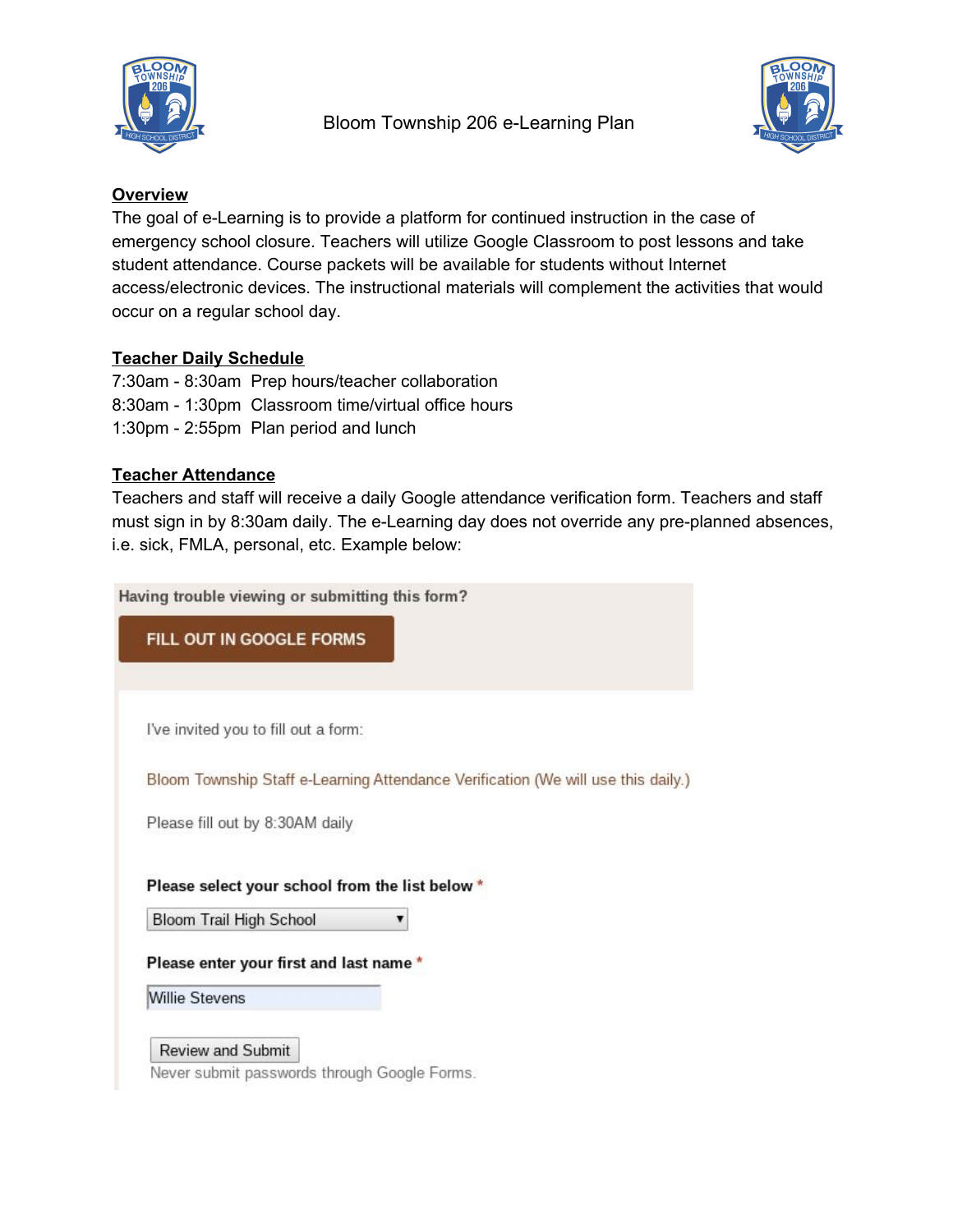#### **Student Schedule**

8:30am - 1:30pm is the student instruction time. Students must log into each class by 1:30pm each day.

## **Student Attendance and Expectations**

Students will log into Google Classroom and answer the teacher prompt, "Are you here?" with a response of yes. Teachers will log student attendance for each period into PowerSchool by 2:55pm each day. Students are expected to turn in all assignments by 9:00pm the same day.

Students who do not have access to an electronic device or wi-fi will submit completed packets without penalty to the teacher upon their return. Upon receipt of the completed work, teachers will notify the attendance office to change any absences to present.

Students who have their parents leave a message for the attendance office due to an excused absence, should also be able to make up the assignment without penalty.

# **Staff Expectations**

### Teacher Expectations

Teaching staff are expected to post daily Google classroom assignments for each period by 8:30am. Lessons for e-Learning should be planned for the same duration of the class period. Teachers are expected to take home Chromebooks, hardware (chargers, etc) and materials needed for e-Learning on a daily basis. The assignment for each course should be able to be completed in approximately 50 minutes. There is no additional "homework" for e-Learning days.

Teachers should plan to provide learning packets for students without access to an electronic device or wi-fi. Please plan for at least two weeks worth of lessons. Please keep in mind that students may not have access to calculators and other relevant classroom supplies (art supplies, lab equipment, etc.).

An e-Learning assignment Google sheet for courses will be created. Teachers should complete the e-Learning Assignment Google sheet for each course taught in lieu of submitting a lesson plan. Required information will include the teacher name, course name, description of the assignment, and a checkbox that an assignment has been added to the gradebook with the date of the e-Learning day. The e-Learning Assignment template is housed within a Google folder shared by your Division Coordinator.

| 国           |                    | E-Learning Assignment Template $\hat{\pi}$ in |  | File Edit View Insert Format Data Tools Add-ons Help Last edit was 2 hours ago                                |                                                                                    |  |            |    | $D(\mathbb{R})$ $\mathcal{M}$ $\Box$ |
|-------------|--------------------|-----------------------------------------------|--|---------------------------------------------------------------------------------------------------------------|------------------------------------------------------------------------------------|--|------------|----|--------------------------------------|
| Course Name |                    |                                               |  |                                                                                                               |                                                                                    |  |            |    |                                      |
|             |                    |                                               |  |                                                                                                               |                                                                                    |  | G          | н. |                                      |
|             | <b>Course Name</b> | Lesson Objective                              |  |                                                                                                               | Assignment Added to Gradebook Date of Assignment (double-click for calendar popup) |  |            |    |                                      |
|             |                    |                                               |  | American Literature Students will be able to define words centered around poetry using various context clues. |                                                                                    |  | 2020-03-13 |    |                                      |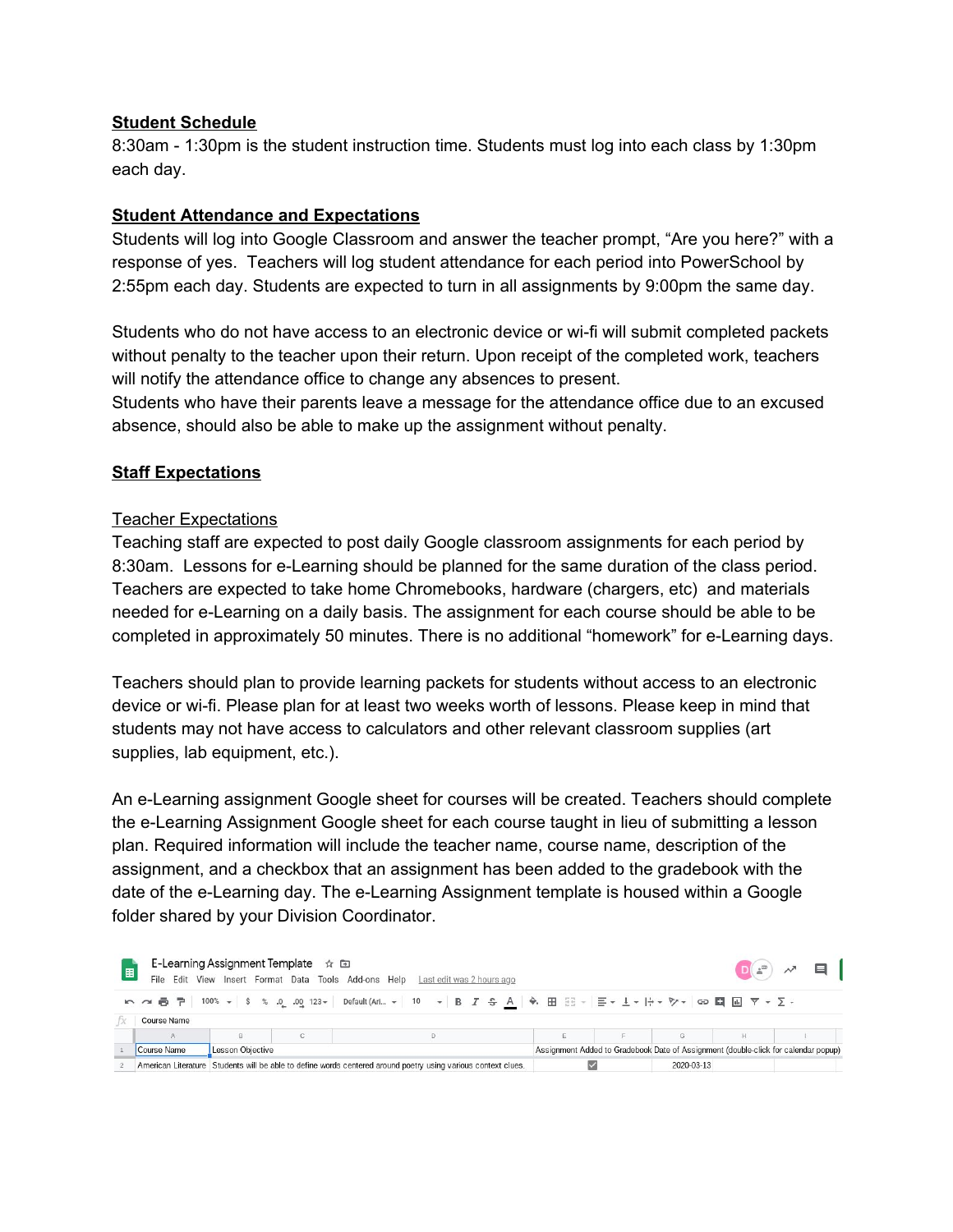#### PPS Staff Expectations

PPS staff will spend their instructional time contacting students on their off-track list, MTSS list or with students who require social work minutes or interventions. Teachers may reach out to PPS staff regarding students who have not completed Google assignments.

### Nurses' Expectations

Nurses will check in with students who require daily medication and special 504 accommodations.

# **Equity of Access**

The work that is provided to students in learning packets will be available at each campus's main office.

Some ideas for home learning include:

- Send books home with students and/or print out articles, poetry, and writing prompts.
- Assign a long-term research-based project aligned to multiple standards.
- Put together learning packets to review or enhance material already taught.
- Assign simple science projects that could be done at home.
- Review textbooks and print the supplemental lessons that one often does not have time to do in class.
- Use any online resources available to teachers and print assignments to do at home.
- Have students write reflection essays about a movie watched or a book read and scaffold the assignment for different age ranges.

# **Responsibilities for Students with Special Needs**

Our e-Learning instruction should incorporate support that aligns with the student's IEP and necessary accommodations. It is understood that if the Google Classroom mode of instruction is not applicable, learning packets and resources will be adjusted accordingly. Related service providers, i.e. speech pathologists, social workers, psychologists, etc. will provide instruction to students that pertain to fulfilling required minutes. Additionally, the logging of service minutes is required.

# **Tech Support for e-Learning Days**

If students or staff need technology support on an e-Learning day please contact our tech support between the hours of 8:30am - 1:30pm. The contact information is below. Email: [aschmitt@sd206.org](mailto:aschmitt@sd206.org) Phone: (708) 755-7010 x 1136